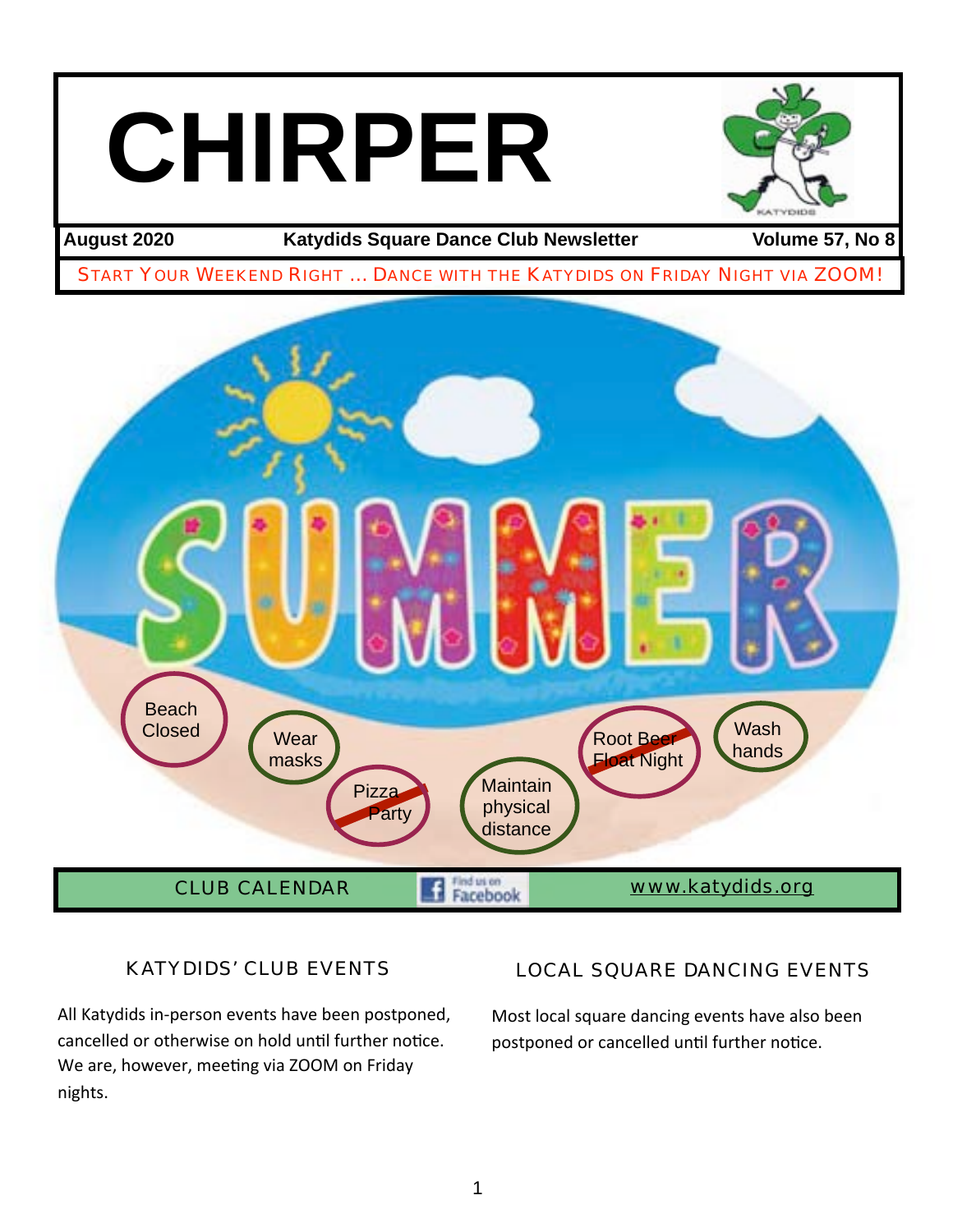# PRESIDENT'S CORNER



Hello Katydids & Friends,

Well, another month has gone by since the last Chirper and it seems there is no end in sight for lifting the Shelter-in-Place orders anytime soon. Sigh. My body needs movement and my brain is seemingly stuck in slow gear.

**Morris!!** There is no Root Beer Float Night to look forward to this month. Not good! Nor will there be a Make-Your-Own Pizza Party at the **Wilhelmsens**. Both postponed until a later date. Ouch! I personally *really* look forward to these events.

Being shut down means that there is not much going on. Our condolences go to **Ann Cavalli** on the unexpected and untimely passing of her husband **Tony**, who was a regular guest dancer with us. We will miss him. However, we do congratulate Katydone, Sandy Hastings on the birth of her great granddaughter, Ava.

One day last month, Janna came over and helped **Skip** and me load up our van and her car with Katydids stuff and hauled it down to our storage shed at **Naomi** and **Steve's.** It was WONDERFUL to see all the stuff leave our living room where it had been since February. There were about 5 bins that did not fit into the shed and we had to bring them back home. The shed is STUFFED!! Many thanks to Janna, Naomi and Steve for helping us.

And, since the five of us make up the Executive Board, we had a brief, on-the-spot meeting where we approved the expenditure of up to a maximum of  $$3.75$  per week prorated cost of hosting our videoconferencing Zoom meetings on Friday nights.

Recently we received notice from our United Square Dance Association (USDA) Insurance program informing us that:

- Our insurance does NOT cover dancers who have contracted COVID-19
- As long as clubs follow CDC guidelines then the club would be covered for non infectious occurrences..
- Visitors are covered if they belong to a club that is also a member of the USDA Insurance program. If not, they are not covered by our USDA Insurance Program.

Many thanks to **Mark Mason** who shared his brush with Covid-19. One wonders how anyone can be sure they don't have the virus if no test is involved  $\dots$ . As Mark says, we have to take care of ourselves and be socially responsible for others.

Wishing all a healthy and safe month ahead,

**Stephanie**



**Art & Sandy Bruns......August 23**

### A CAUTIONARY TALE

. . . . . . . . . . . . . . .

Submitted by Mark Mason

I had signed up to attend Cole's rebel dance with Jim O. but when Jim bailed on it I changed my mind. While we currently know how to protect ourselves much better than we did back in March, the risk has increased so much due to so many people having it now, with many of the younger generation not showing symptoms. But maybe that means the older generation is safer since if we stay in our age group, we all seem to be masking and distancing.

The weakness in our Pandemic control systems struck home last week. Wednesday,  $7/22$ , my kids and I got together for a family dinner at home with everyone being hale and hearty and no exposure that we knew of. The next day, my oldest sent out a text that he might have been exposed 6 days earlier, but only just found out about this risk that day. He works as an electrician on a job site where one of the guys in another trade had gone home Friday, 6 days earlier due to flu like symptoms. Because the companies want to continue working, they treat his illness as a common cold until they have proof that it is Covid, and the tests are backed up and slow, thus the 6 day delay in being notified of the possible exposure and/or the commencement of cleaning and disinfecting. Since my son was not showing any symptoms Kaiser would not authorize a Covid test. The free drive thru or clinics were all backed up by 6 to 7 days. So he waits to see if he has symptoms and if not then he must be Covid free. Also he can take a sick day without pay but everyone else is still working. So he shelters at home from his wife and daughter, and works every day. The good news is, today is the  $14<sup>th</sup>$  day and still no symptoms, the end of his family quarantine and his certification of being Covid free, no test needed. So by default, the rest of my immediate family is also Covid free from his exposure. Of course if any of us are not showing symptoms then the spread of Covid continues. No wonder our numbers keep rising.

Take very good care of yourself because the government and health care are only handing out Band-Aids and hospital rooms, if available....